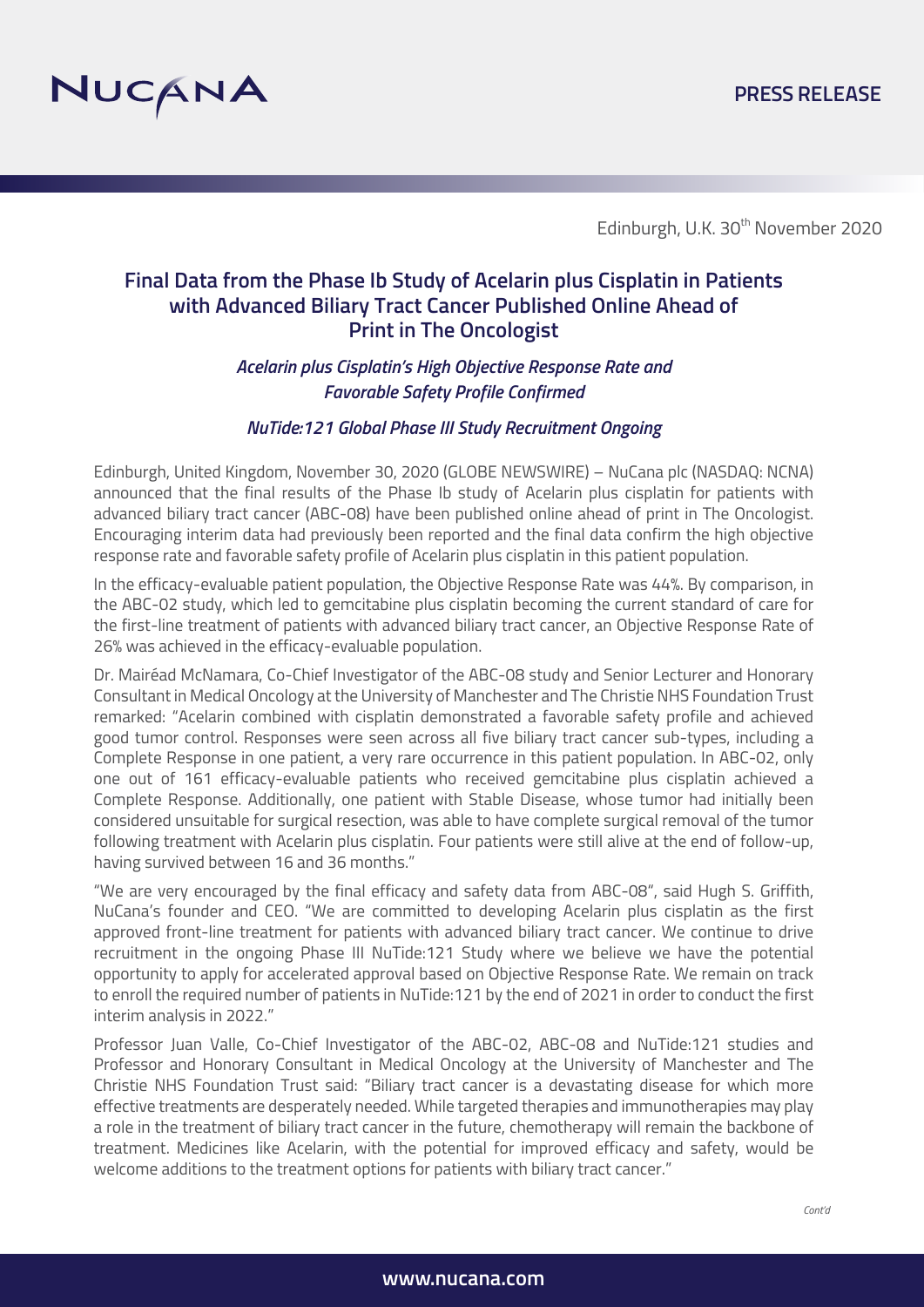

Edinburgh, U.K. 30<sup>th</sup> November 2020

# **About NuTide:121**

NuTide:121 is a global, multi-center, randomized Phase III study that is enrolling up to 828 patients in approximately 130 sites across North America, Europe, Asia and Australia. Patients are being randomized 1:1 and treated with either a combination of Acelarin (725 mg/m²) plus cisplatin (25 mg/m²) or the current standard of care regimen, gemcitabine (1,000 mg/m<sup>2</sup>) plus cisplatin (25 mg/m<sup>2</sup>). The primary objectives of NuTide:121 are Overall Survival (OS) and Objective Response Rate (ORR). Three interim analyses, including two designed to support accelerated approval, are planned as part of the Phase III study protocol, in addition to the final analysis. Based on discussions with the FDA and subject to any further regulatory guidance, the Company believes that a statistically significant improvement in ORR at either of the first two interim analyses, supported by positive trends in other endpoints, could potentially allow for an accelerated approval of a new drug application (NDA) for Acelarin. Accelerated approval requires a confirmatory clinical study to verify the drug's clinical benefit. If accelerated approval were to occur, NuTide:121 would continue and the Company anticipates that data from subsequent analyses could provide the confirmatory data to support full (regular) approval.

## **About Biliary Tract Cancer**

Biliary tract cancer, including cholangiocarcinoma, gallbladder and ampullary carcinoma, is cancer originating in the bile duct, a vessel that transports bile from the liver to the gallbladder and small intestine. Approximately 178,000 new cases of biliary tract cancer are diagnosed each year worldwide, with more than 18,000 of those diagnoses in the United States. There are currently no agents approved for the treatment of biliary tract cancer; however, the worldwide standard of care in the first-line setting for patients with advanced biliary tract cancer is the combination of gemcitabine and cisplatin.

## **About NuCana plc**

NuCana is a clinical-stage biopharmaceutical company focused on significantly improving treatment outcomes for patients with cancer by applying our ProTide technology to transform some of the most widely prescribed chemotherapy agents, nucleoside analogs, into more effective and safer medicines. While these conventional agents remain part of the standard of care for the treatment of many solid and hematological tumors, their efficacy is limited by cancer cell resistance mechanisms and they are often poorly tolerated. Utilizing our proprietary technology, we are developing new medicines, ProTides, designed to overcome key cancer resistance mechanisms and generate much higher concentrations of anti-cancer metabolites in cancer cells. NuCana's robust pipeline includes three ProTides in clinical development. Acelarin and NUC-3373, are new chemical entities derived from the nucleoside analogs gemcitabine and 5-fluorouracil, respectively, two widely used chemotherapy agents. Acelarin is currently being evaluated in three clinical studies, including a Phase III study for patients with advanced biliary tract cancer, a Phase II study for patients with platinum-resistant ovarian cancer and a Phase III study for patients with metastatic pancreatic cancer for which enrollment has been suspended. NUC-3373 is currently in a Phase I study for the potential treatment of a wide range of patients with advanced solid tumors and a Phase Ib study for patients with metastatic colorectal cancer. Our third ProTide, NUC-7738, is a transformation of a novel nucleoside analog (3'-deoxyadenosine) and is in a Phase I study for patients with advanced solid tumors.